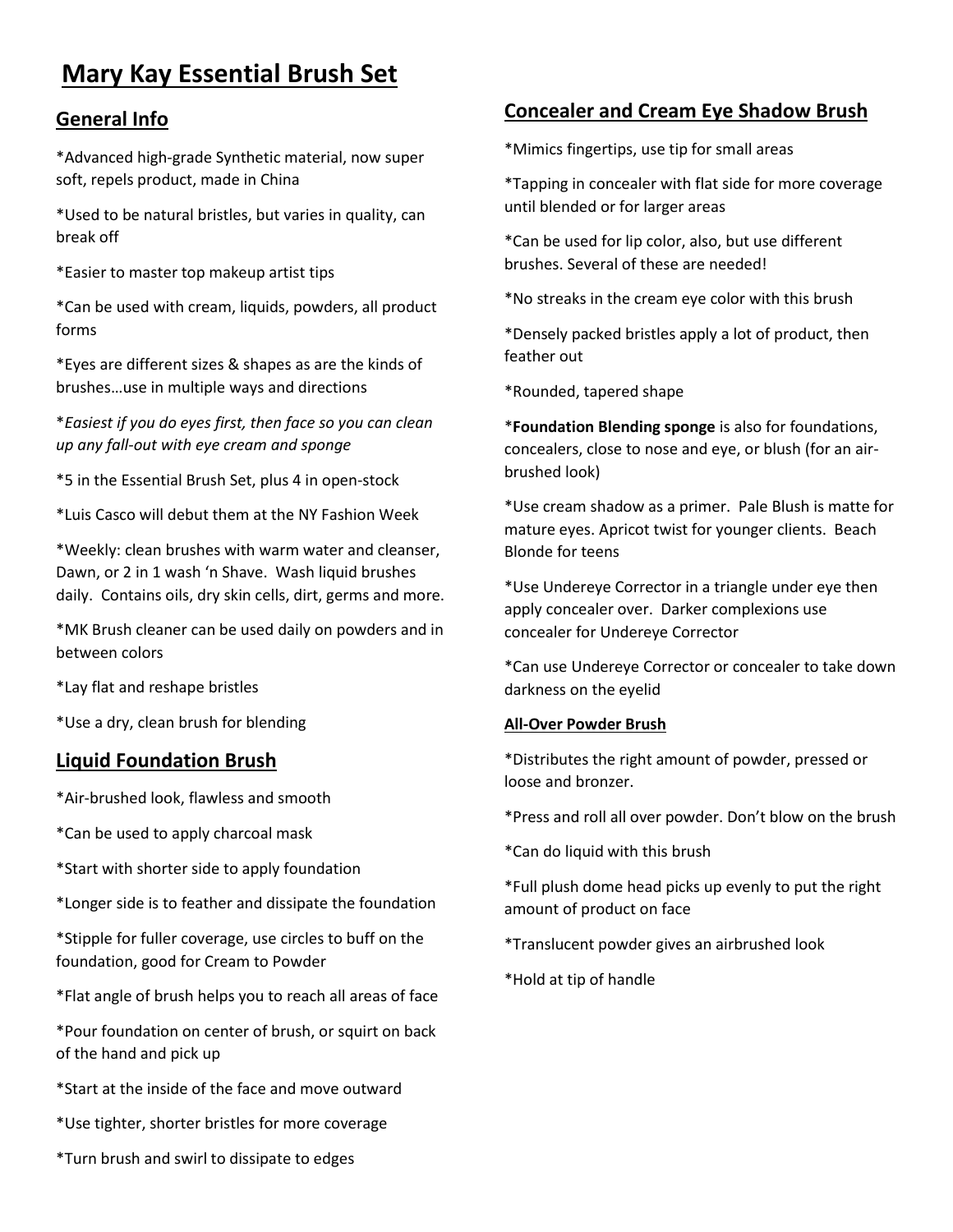## **Cheek Brush**

\*45 degree angle, 360 degree brush shape, apply to apples of cheek and blend upward

\*No harsh lines, no lines of demarcation

\*3 in 1 shape

1. Enhance cheek bone with blush

2. Sculpt- contour where there is no definition, don't go past the end of the brow

3. Highlight- longer bristles

\*Cheek color, bronzer and highlighter

\*Taper edge that can be used upward, downward, forward and back (Try it all!)

\*Shorter bristles for more precise placement

\*Dual cheek powder, use short end for cheek color, longer end in highlighter in one stroke

\* Luis suggested using Golden Copper with Amber blaze for cheeks

\*Can be used for charcoal mask or skin care products for those with sensitive skin

\*Indentation on the brush is called the Ferrule

\*Press to apply, then release to blend

#### **Contouring tips**

\*Can use cheek brush or liquid foundation brush for contouring

\*Cream 2 Powder (2-3 shades darker) is the best texture, but use a light grip.

\*Can also contour with bronze concealer (1-3 dots depending on your skin tone)

\*Dab with longer bristles to make the contouring less strong

\*Go from the end of the eye brows to the top of the earlobe

\*Contour sides and tip of nose with cream eye color brush

\*Top edge of forehead can be contoured especially if long forehead

\*Highlight above the top lip, then contour under lower lip to make it look pouty

\*Blend Cream to Powder in circles with foundation brush

\*Use blending sponge *wet* and stipple to blend in

#### **Powder Foundation Brush**

\*Best for Mineral Powder foundation

\*Move from the center of the face and outward

\*Circular strokes

\*Tap off excess

# **All-Over Eye Shadow Brush**

\*Pat shimmer above the Iris for a rounded eye look

\*Reaches into the delicate contours with flexible bristles to diffuse the edges

\*Turn brush to do a sideways tap, no harsh lines

\*Perfect brush for smoky eye or midtone

\*Use to put Translucent Powder over liner to set

#### **Eyebrow/Eyeliner Brush**

\*Use to set pencil eyeliner with shadow

\*Use *matte shadows* for brow color or to fill in after brow pencil

\*Use dark eye shadows to push into lash lines for liner (Coal, Espresso, Stone, French roast, Driftwood, Chocolate Kiss)

\*Heavy brows are out!

\*Use a matte shadow under the brow to sculpt the brow

\*Tame brows with the spooly. Fill in; blend brow colors or brow gel

\*Contour under jaw line or under chin